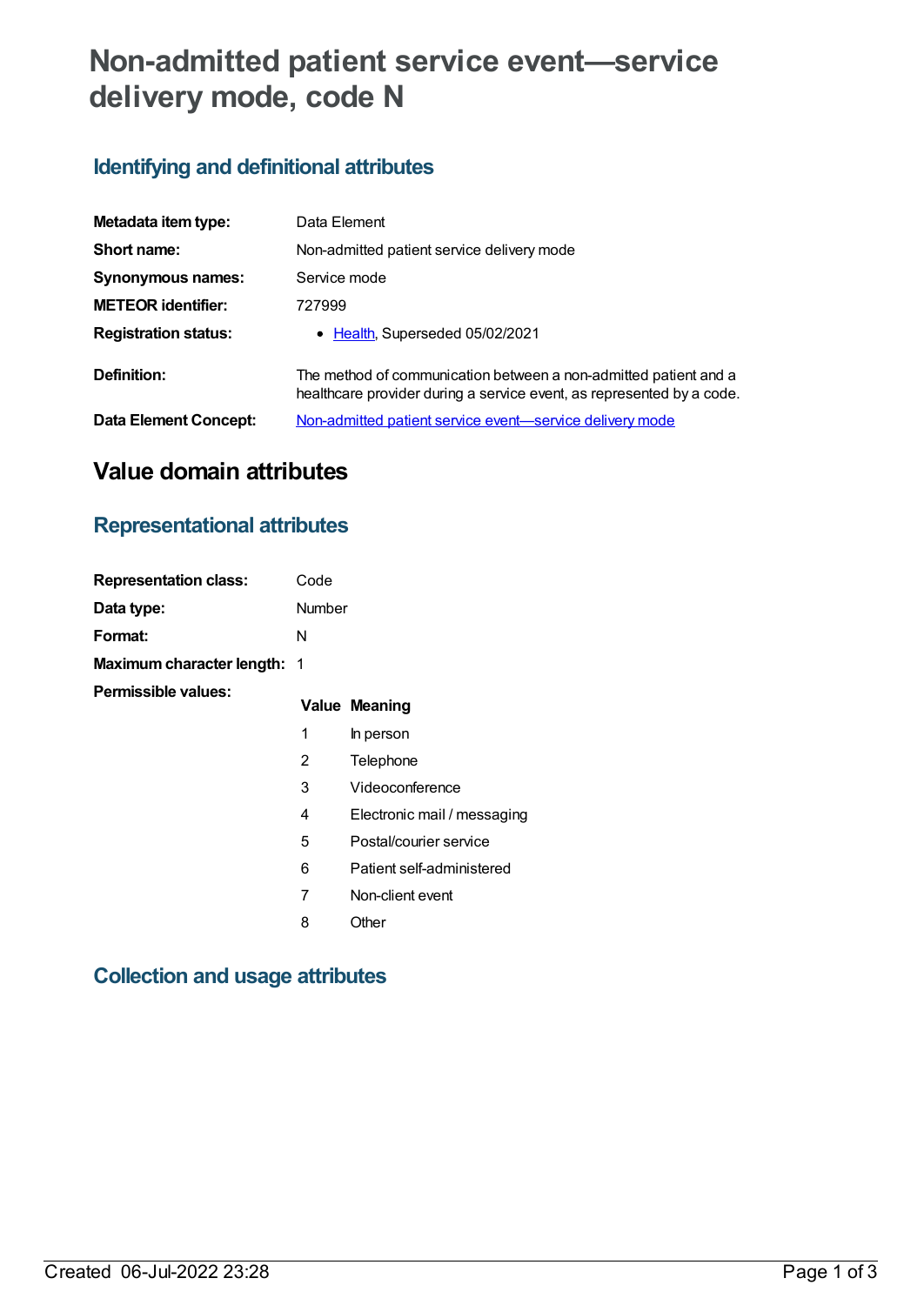**Guide for use:** CODE 1 In person

The healthcare provider delivers the service in the physical presence of the patient (i.e., in the same room). Codes 1 and 3 provide a measure of 'face-to-face' service delivery.

CODE 2 Telephone

The healthcare provider delivers the service using a telephone. This includes teleconference.

CODE 3 Videoconference

The healthcare provider delivers the service using videoconference equipment. Codes 1 and 3 provide a measure of 'face-to-face' service delivery.

CODE 4 Electronic mail / messaging

The healthcare provider delivers the service via electronic mail, or other electronic messaging services, including instant messaging.

CODE 5 Postal/courier service

The healthcare provider delivers the service via postal (including courier) services.

CODE 6 Patient self-administered

The health service was delivered via a means that does not involve direct interaction with a healthcare provider, such as home based procedures and remote home based diagnostic monitoring (telemonitoring) that the patient self-administers without assistance from a healthcare provider.

CODE 7 Non-client event

This category covers services where the patient did not participate in the service such as multidisciplinary case conference.

CODE 8 Other

The health service involved a direct interaction with a health provider via a means not covered by any other category.

#### **Source and reference attributes**

**Submitting organisation:** Independent Hospital Pricing Authority

### **Data element attributes**

#### **Collection and usage attributes**

**Collection methods:** The mode is from the point of view of the patient in relation to the healthcare provider who records the service event in the patient's medical record.

**Source and reference attributes**

**Submitting organisation:** Independent Hospital Pricing Authority

#### **Relational attributes**